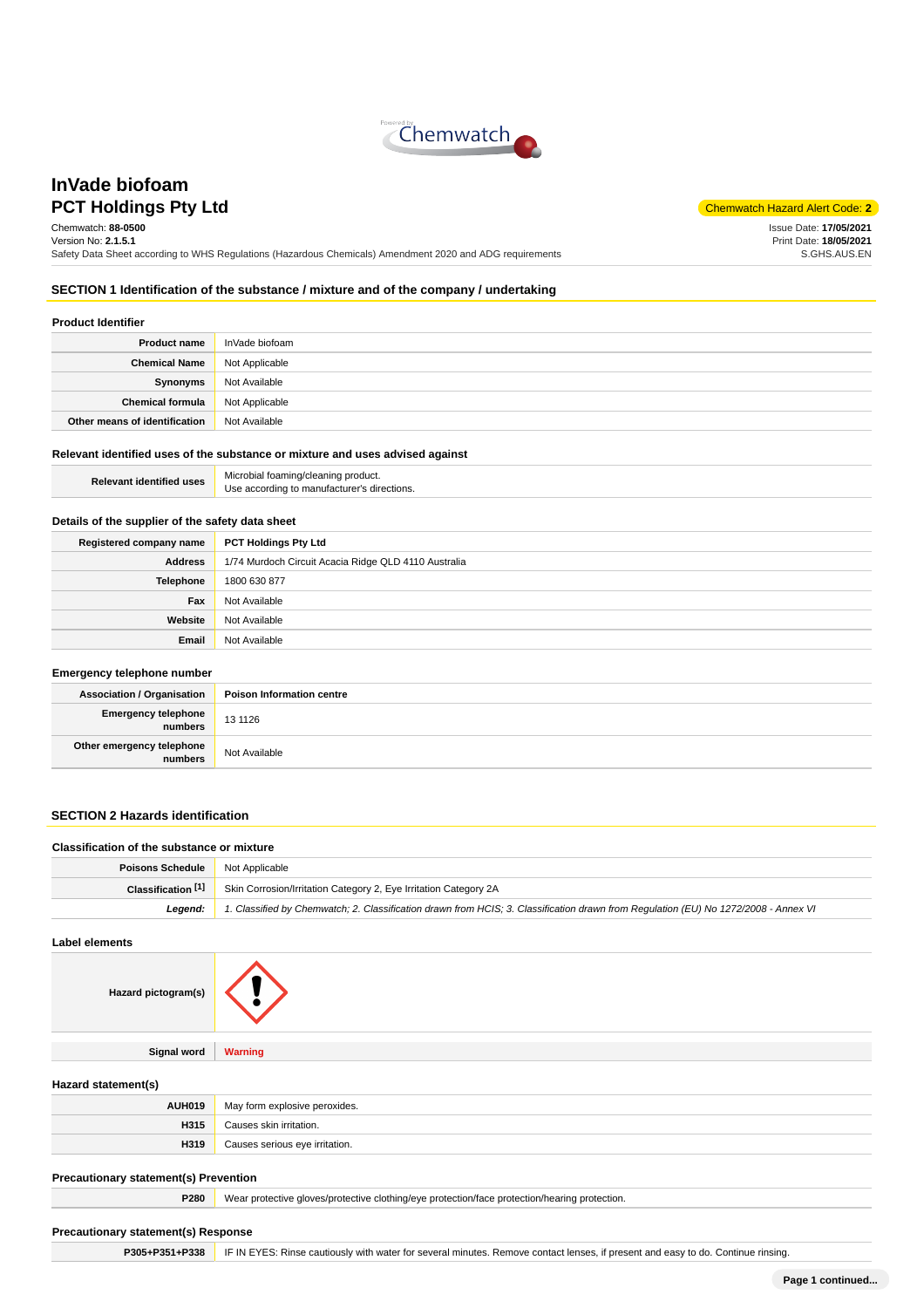| P337+P313 | If eye irritation persists: Get medical advice/attention. |
|-----------|-----------------------------------------------------------|
| P302+P352 | IF ON SKIN: Wash with plenty of water.                    |
| P332+P313 | If skin irritation occurs: Get medical advice/attention.  |
| P362+P364 | Take off contaminated clothing and wash it before reuse.  |

#### **Precautionary statement(s) Storage**

Not Applicable

**Precautionary statement(s) Disposal**

Not Applicable

## **SECTION 3 Composition / information on ingredients**

## **Substances**

See section below for composition of Mixtures

#### **Mixtures**

| <b>CAS No</b> | %[weight]                                                                                                                                                                                      | Name                                       |
|---------------|------------------------------------------------------------------------------------------------------------------------------------------------------------------------------------------------|--------------------------------------------|
| Not Available | NotSpec                                                                                                                                                                                        | soil bacteria spores.                      |
| 111-76-2      | $5 - 15$                                                                                                                                                                                       | ethylene givcol monobutyl ether            |
| Not Available | balance                                                                                                                                                                                        | Ingredients determined not to be hazardous |
| Legend:       | 1. Classified by Chemwatch; 2. Classification drawn from HCIS; 3. Classification drawn from Regulation (EU) No 1272/2008 - Annex VI; 4.<br>Classification drawn from C&L * EU IOELVs available |                                            |

### **SECTION 4 First aid measures**

#### **Description of first aid measures**

| <b>Eye Contact</b>  | If this product comes in contact with the eyes:<br>Immediately hold eyelids apart and flush the eye continuously with running water.<br>Ensure complete irrigation of the eye by keeping eyelids apart and away from eye and moving the eyelids by occasionally lifting the upper<br>and lower lids.<br>▶ Continue flushing until advised to stop by the Poisons Information Centre or a doctor, or for at least 15 minutes.<br>Transport to hospital or doctor without delay.<br>▶ Removal of contact lenses after an eye injury should only be undertaken by skilled personnel.                                                                                                                                                                                                                                                                                                                                                                                                                                                                                                                                                                                                                                                      |
|---------------------|----------------------------------------------------------------------------------------------------------------------------------------------------------------------------------------------------------------------------------------------------------------------------------------------------------------------------------------------------------------------------------------------------------------------------------------------------------------------------------------------------------------------------------------------------------------------------------------------------------------------------------------------------------------------------------------------------------------------------------------------------------------------------------------------------------------------------------------------------------------------------------------------------------------------------------------------------------------------------------------------------------------------------------------------------------------------------------------------------------------------------------------------------------------------------------------------------------------------------------------|
| <b>Skin Contact</b> | If skin or hair contact occurs:<br>Immediately flush body and clothes with large amounts of water, using safety shower if available.<br>• Quickly remove all contaminated clothing, including footwear.<br>▶ Wash skin and hair with running water. Continue flushing with water until advised to stop by the Poisons Information Centre.<br>Transport to hospital, or doctor.                                                                                                                                                                                                                                                                                                                                                                                                                                                                                                                                                                                                                                                                                                                                                                                                                                                         |
| Inhalation          | If fumes or combustion products are inhaled remove from contaminated area.<br>Lay patient down. Keep warm and rested.<br>▶ Prostheses such as false teeth, which may block airway, should be removed, where possible, prior to initiating first aid procedures.<br>Apply artificial respiration if not breathing, preferably with a demand valve resuscitator, bag-valve mask device, or pocket mask as trained.<br>Perform CPR if necessary.<br>Transport to hospital, or doctor, without delay.                                                                                                                                                                                                                                                                                                                                                                                                                                                                                                                                                                                                                                                                                                                                      |
| Ingestion           | F IF SWALLOWED, REFER FOR MEDICAL ATTENTION, WHERE POSSIBLE, WITHOUT DELAY.<br>For advice, contact a Poisons Information Centre or a doctor.<br>Urgent hospital treatment is likely to be needed.<br>In the mean time, qualified first-aid personnel should treat the patient following observation and employing supportive measures as indicated<br>by the patient's condition.<br>If the services of a medical officer or medical doctor are readily available, the patient should be placed in his/her care and a copy of the SDS<br>should be provided. Further action will be the responsibility of the medical specialist.<br>If medical attention is not available on the worksite or surroundings send the patient to a hospital together with a copy of the SDS.<br>Where medical attention is not immediately available or where the patient is more than 15 minutes from a hospital or unless instructed<br>otherwise:<br>INDUCE vomiting with fingers down the back of the throat, ONLY IF CONSCIOUS. Lean patient forward or place on left side (head-down<br>position, if possible) to maintain open airway and prevent aspiration.<br><b>NOTE:</b> Wear a protective glove when inducing vomiting by mechanical means. |

#### **Indication of any immediate medical attention and special treatment needed**

- For acute or short term repeated exposures to ethylene glycol:
- Early treatment of ingestion is important. Ensure emesis is satisfactory.
- $\blacktriangleright$  Test and correct for metabolic acidosis and hypocalcaemia.
- Apply sustained diuresis when possible with hypertonic mannitol.
- Evaluate renal status and begin haemodialysis if indicated. [I.L.O]
- **F** Rapid absorption is an indication that emesis or lavage is effective only in the first few hours. Cathartics and charcoal are generally not effective.
- Correct acidosis, fluid/electrolyte balance and respiratory depression in the usual manner. Systemic acidosis (below 7.2) can be treated with intravenous sodium bicarbonate solution.
- Ethanol therapy prolongs the half-life of ethylene glycol and reduces the formation of toxic metabolites.
- Pyridoxine and thiamine are cofactors for ethylene glycol metabolism and should be given (50 to 100 mg respectively) intramuscularly, four times per day for 2 days.
- Magnesium is also a cofactor and should be replenished. The status of 4-methylpyrazole, in the treatment regime, is still uncertain. For clearance of the material and its metabolites, haemodialysis is much superior to peritoneal dialysis.
- [Ellenhorn and Barceloux: Medical Toxicology]

It has been suggested that there is a need for establishing a new biological exposure limit before a workshift that is clearly below 100 mmol ethoxy-acetic acids per mole creatinine in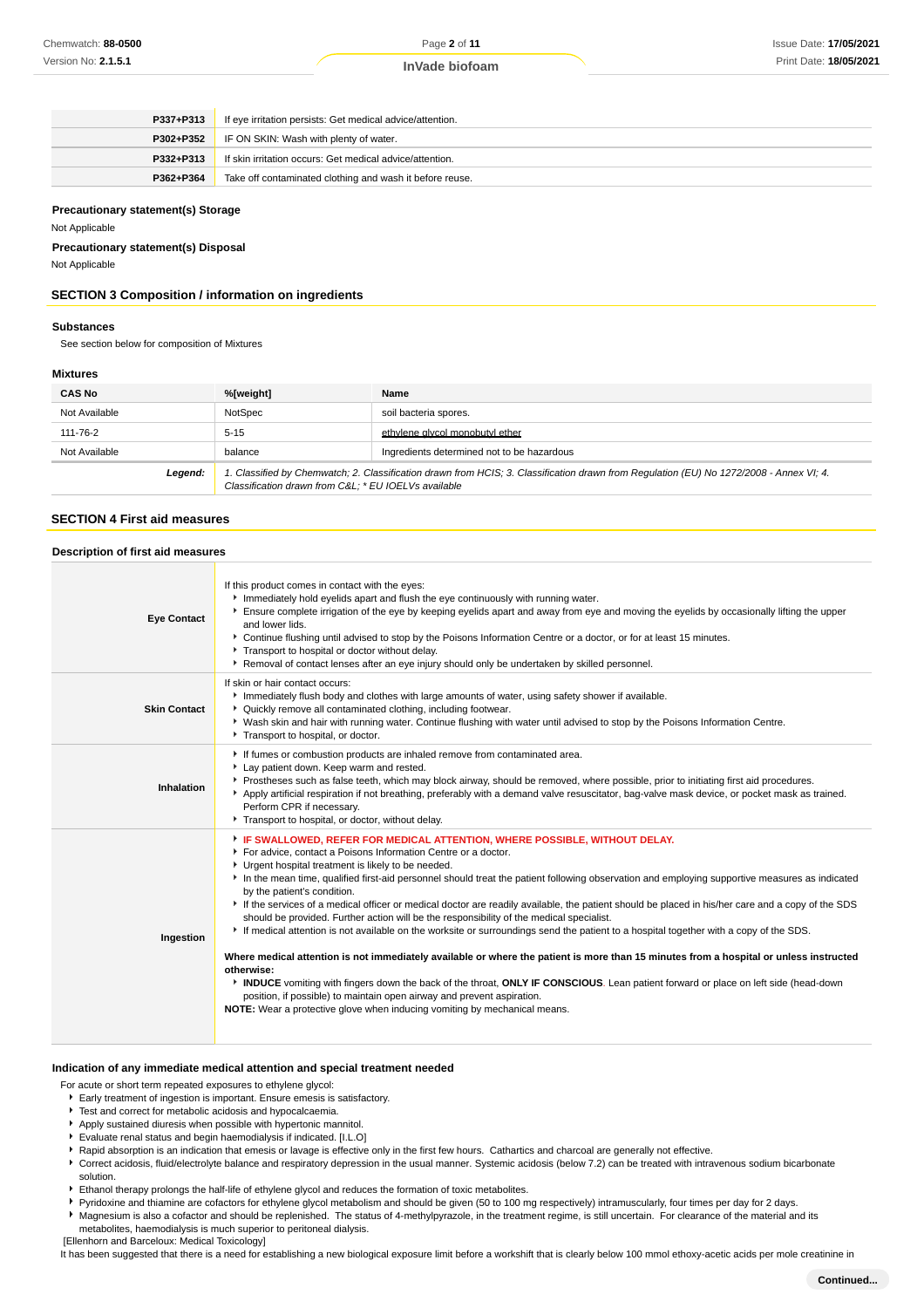**InVade biofoam**

morning urine of people occupationally exposed to ethylene glycol ethers. This arises from the finding that an increase in urinary stones may be associated with such exposures. Laitinen J., et al: Occupational & Environmental Medicine 1996; 53, 595-600 Treat symptomatically.

#### **SECTION 5 Firefighting measures**

#### **Extinguishing media**

- Water spray or fog.
- Foam.
- **Dry chemical powder.**
- ▶ BCF (where regulations permit).
- Carbon dioxide.

#### **Special hazards arising from the substrate or mixture**

| <b>Fire Incompatibility</b>  | Avoid contamination with oxidising agents i.e. nitrates, oxidising acids, chlorine bleaches, pool chlorine etc. as ignition may result                                                                                                                                                                                                                                                                                                                                                                                                  |  |  |
|------------------------------|-----------------------------------------------------------------------------------------------------------------------------------------------------------------------------------------------------------------------------------------------------------------------------------------------------------------------------------------------------------------------------------------------------------------------------------------------------------------------------------------------------------------------------------------|--|--|
| Advice for firefighters      |                                                                                                                                                                                                                                                                                                                                                                                                                                                                                                                                         |  |  |
| <b>Fire Fighting</b>         | Alert Fire Brigade and tell them location and nature of hazard.<br>▶ Wear full body protective clothing with breathing apparatus.<br>Prevent, by any means available, spillage from entering drains or water course.<br>Use water delivered as a fine spray to control fire and cool adjacent area.<br>Avoid spraying water onto liquid pools.<br>DO NOT approach containers suspected to be hot.<br>Cool fire exposed containers with water spray from a protected location.<br>If safe to do so, remove containers from path of fire. |  |  |
| <b>Fire/Explosion Hazard</b> | $\bullet$ Combustible.<br>Slight fire hazard when exposed to heat or flame.<br>Heating may cause expansion or decomposition leading to violent rupture of containers.<br>On combustion, may emit toxic fumes of carbon monoxide (CO).<br>May emit acrid smoke.<br>Mists containing combustible materials may be explosive.<br>Combustion products include:<br>carbon dioxide (CO2)<br>other pyrolysis products typical of burning organic material.<br>May emit poisonous fumes.<br>May emit corrosive fumes.                           |  |  |
| <b>HAZCHEM</b>               | Not Applicable                                                                                                                                                                                                                                                                                                                                                                                                                                                                                                                          |  |  |
|                              |                                                                                                                                                                                                                                                                                                                                                                                                                                                                                                                                         |  |  |

## **SECTION 6 Accidental release measures**

#### **Personal precautions, protective equipment and emergency procedures**

See section 8

#### **Environmental precautions**

See section 12

#### **Methods and material for containment and cleaning up**

| <b>Minor Spills</b> | Remove all ignition sources.<br>Clean up all spills immediately.<br>Avoid breathing vapours and contact with skin and eyes.<br>► Control personal contact with the substance, by using protective equipment.<br>Contain and absorb spill with sand, earth, inert material or vermiculite.<br>▶ Wipe up.<br>• Place in a suitable, labelled container for waste disposal.                                                                                                                                                                                                                                                                                                                                                                                                    |
|---------------------|-----------------------------------------------------------------------------------------------------------------------------------------------------------------------------------------------------------------------------------------------------------------------------------------------------------------------------------------------------------------------------------------------------------------------------------------------------------------------------------------------------------------------------------------------------------------------------------------------------------------------------------------------------------------------------------------------------------------------------------------------------------------------------|
| <b>Major Spills</b> | Moderate hazard.<br>• Clear area of personnel and move upwind.<br>Alert Fire Brigade and tell them location and nature of hazard.<br>▶ Wear breathing apparatus plus protective gloves.<br>Prevent, by any means available, spillage from entering drains or water course.<br>No smoking, naked lights or ignition sources.<br>Increase ventilation.<br>Stop leak if safe to do so.<br>Contain spill with sand, earth or vermiculite.<br>▶ Collect recoverable product into labelled containers for recycling.<br>Absorb remaining product with sand, earth or vermiculite.<br>Collect solid residues and seal in labelled drums for disposal.<br>▶ Wash area and prevent runoff into drains.<br>If contamination of drains or waterways occurs, advise emergency services. |

Personal Protective Equipment advice is contained in Section 8 of the SDS.

## **SECTION 7 Handling and storage**

| Precautions for safe handling |                                                                                                                                                                                                                                                                                                                                                                                                         |
|-------------------------------|---------------------------------------------------------------------------------------------------------------------------------------------------------------------------------------------------------------------------------------------------------------------------------------------------------------------------------------------------------------------------------------------------------|
| Safe handling                 | <b>DO NOT</b> allow clothing wet with material to stay in contact with skin<br>The tendency of many ethers to form explosive peroxides is well documented. Ethers lacking non-methyl hydrogen atoms adjacent to the ether<br>link are thought to be relatively safe<br>DO NOT concentrate by evaporation, or evaporate extracts to dryness, as residues may contain explosive peroxides with DETONATION |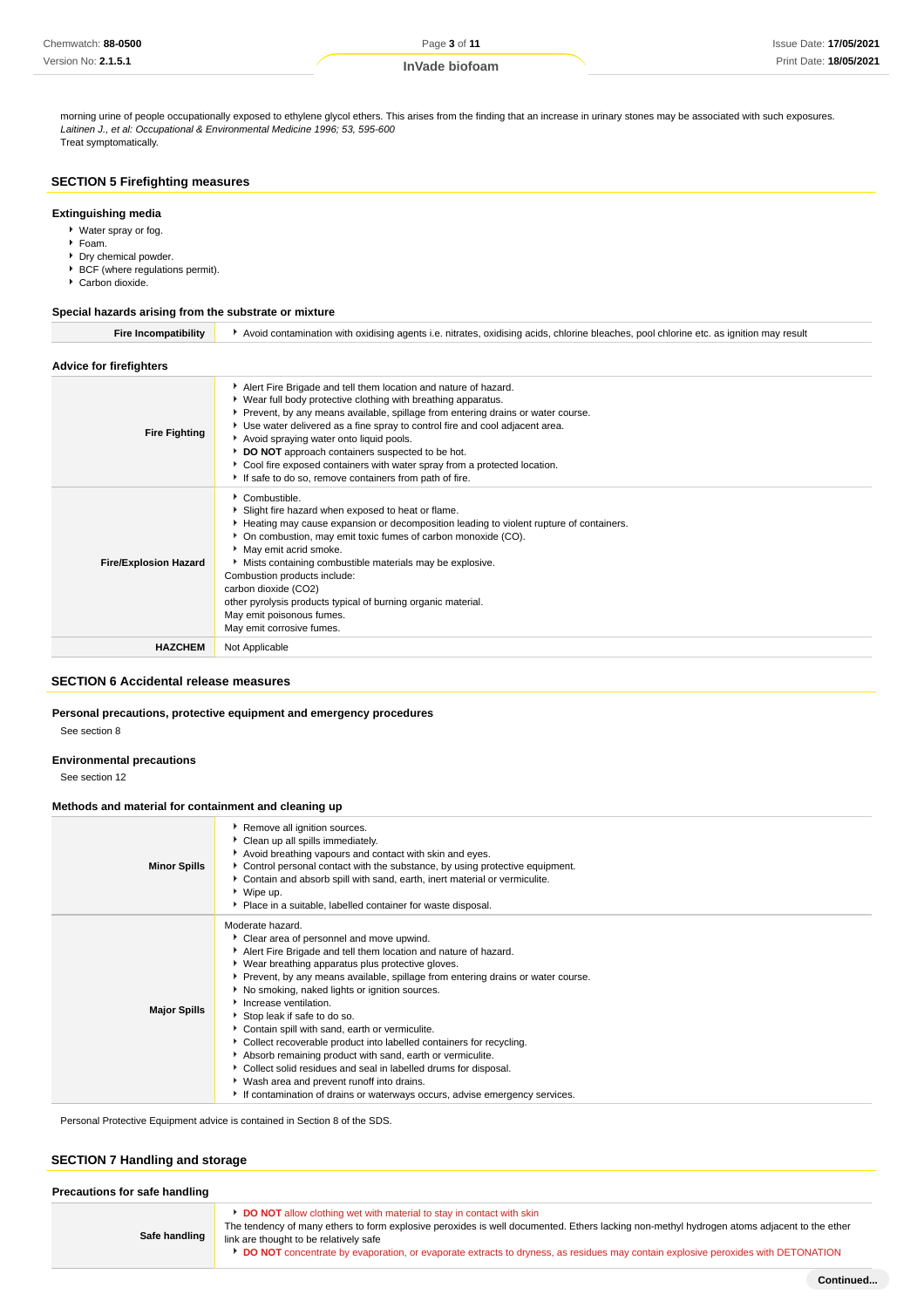**InVade biofoam**

|                   | potential.<br>Any static discharge is also a source of hazard.<br>▶ Before any distillation process remove trace peroxides by shaking with excess 5% aqueous ferrous sulfate solution or by percolation through<br>a column of activated alumina.<br>Distillation results in uninhibited ether distillate with considerably increased hazard because of risk of peroxide formation on storage.<br>Add inhibitor to any distillate as required.<br>• When solvents have been freed from peroxides by percolation through columns of activated alumina, the absorbed peroxides must promptly<br>be desorbed by treatment with polar solvents such as methanol or water, which should then be disposed of safely.<br>The substance accumulates peroxides which may become hazardous only if it evaporates or is distilled or otherwise treated to concentrate the<br>peroxides. The substance may concentrate around the container opening for example.<br>Purchases of peroxidisable chemicals should be restricted to ensure that the chemical is used completely before it can become peroxidised.<br>A responsible person should maintain an inventory of peroxidisable chemicals or annotate the general chemical inventory to indicate which<br>chemicals are subject to peroxidation. An expiration date should be determined. The chemical should either be treated to remove peroxides<br>or disposed of before this date.<br>The person or laboratory receiving the chemical should record a receipt date on the bottle. The individual opening the container should add<br>an opening date.<br>• Unopened containers received from the supplier should be safe to store for 18 months.<br>* Opened containers should not be stored for more than 12 months.<br>Avoid all personal contact, including inhalation.<br>• Wear protective clothing when risk of exposure occurs.<br>Use in a well-ventilated area.<br>Prevent concentration in hollows and sumps.<br>DO NOT enter confined spaces until atmosphere has been checked.<br>Avoid smoking, naked lights or ignition sources.<br>Avoid contact with incompatible materials.<br>Vhen handling, DO NOT eat, drink or smoke.<br>▶ Keep containers securely sealed when not in use.<br>Avoid physical damage to containers.<br>Always wash hands with soap and water after handling.<br>▶ Work clothes should be laundered separately.<br>Use good occupational work practice.<br>▶ Observe manufacturer's storage and handling recommendations contained within this SDS.<br>Atmosphere should be regularly checked against established exposure standards to ensure safe working conditions. |
|-------------------|-----------------------------------------------------------------------------------------------------------------------------------------------------------------------------------------------------------------------------------------------------------------------------------------------------------------------------------------------------------------------------------------------------------------------------------------------------------------------------------------------------------------------------------------------------------------------------------------------------------------------------------------------------------------------------------------------------------------------------------------------------------------------------------------------------------------------------------------------------------------------------------------------------------------------------------------------------------------------------------------------------------------------------------------------------------------------------------------------------------------------------------------------------------------------------------------------------------------------------------------------------------------------------------------------------------------------------------------------------------------------------------------------------------------------------------------------------------------------------------------------------------------------------------------------------------------------------------------------------------------------------------------------------------------------------------------------------------------------------------------------------------------------------------------------------------------------------------------------------------------------------------------------------------------------------------------------------------------------------------------------------------------------------------------------------------------------------------------------------------------------------------------------------------------------------------------------------------------------------------------------------------------------------------------------------------------------------------------------------------------------------------------------------------------------------------------------------------------------------------------------------------------------------------------------------------------------------------------------------------------------------------------------------------|
| Other information | This product should be kept in a cool place, preferably below 30°C.<br>Store in original containers.<br>▶ Keep containers securely sealed.<br>No smoking, naked lights or ignition sources.<br>Store in a cool, dry, well-ventilated area.<br>Store away from incompatible materials and foodstuff containers.<br>Protect containers against physical damage and check regularly for leaks.<br>▶ Observe manufacturer's storage and handling recommendations contained within this SDS.                                                                                                                                                                                                                                                                                                                                                                                                                                                                                                                                                                                                                                                                                                                                                                                                                                                                                                                                                                                                                                                                                                                                                                                                                                                                                                                                                                                                                                                                                                                                                                                                                                                                                                                                                                                                                                                                                                                                                                                                                                                                                                                                                                   |

## **Conditions for safe storage, including any incompatibilities**

| Suitable container      | Metal can or drum<br>Packaging as recommended by manufacturer.<br>• Check all containers are clearly labelled and free from leaks. |
|-------------------------|------------------------------------------------------------------------------------------------------------------------------------|
| Storage incompatibility | Avoid reaction with oxidising agents                                                                                               |

## **SECTION 8 Exposure controls / personal protection**

#### **Control parameters**

## **Occupational Exposure Limits (OEL)**

## **INGREDIENT DATA**

| Source                          | Ingredient                      | <b>Material name</b> |                 | <b>TWA</b>          |                     | <b>STEL</b> |                    | Peak          | <b>Notes</b>  |
|---------------------------------|---------------------------------|----------------------|-----------------|---------------------|---------------------|-------------|--------------------|---------------|---------------|
| Australia Exposure Standards    | ethylene glycol monobutyl ether |                      | 2-Butoxyethanol | 20 ppm / 96.9 mg/m3 |                     |             | 242 mg/m3 / 50 ppm | Not Available | Not Available |
| <b>Emergency Limits</b>         |                                 |                      |                 |                     |                     |             |                    |               |               |
| Ingredient                      | TEEL-1                          |                      | TEEL-2          |                     |                     |             | TEEL-3             |               |               |
| ethylene glycol monobutyl ether | 60 ppm                          |                      | 120 ppm         |                     |                     |             | 700 ppm            |               |               |
|                                 |                                 |                      |                 |                     |                     |             |                    |               |               |
| Ingredient                      | <b>Original IDLH</b>            |                      |                 |                     | <b>Revised IDLH</b> |             |                    |               |               |
| ethylene glycol monobutyl ether | 700 ppm                         |                      |                 |                     | Not Available       |             |                    |               |               |

## **Exposure controls**

| Appropriate engineering<br>controls | Engineering controls are used to remove a hazard or place a barrier between the worker and the hazard. Well-designed engineering controls can<br>be highly effective in protecting workers and will typically be independent of worker interactions to provide this high level of protection.<br>The basic types of engineering controls are:<br>Process controls which involve changing the way a job activity or process is done to reduce the risk.<br>Enclosure and/or isolation of emission source which keeps a selected hazard "physically" away from the worker and ventilation that strategically<br>"adds" and "removes" air in the work environment. Ventilation can remove or dilute an air contaminant if designed properly. The design of a<br>ventilation system must match the particular process and chemical or contaminant in use.<br>Employers may need to use multiple types of controls to prevent employee overexposure.<br>Local exhaust ventilation usually required. If risk of overexposure exists, wear approved respirator. Correct fit is essential to obtain adequate<br>protection. Supplied-air type respirator may be required in special circumstances. Correct fit is essential to ensure adequate protection.<br>An approved self contained breathing apparatus (SCBA) may be required in some situations.<br>Provide adequate ventilation in warehouse or closed storage area. Air contaminants generated in the workplace possess varying "escape"<br>velocities which, in turn, determine the "capture velocities" of fresh circulating air required to effectively remove the contaminant.<br>Type of Contaminant: | Air Speed: |
|-------------------------------------|-------------------------------------------------------------------------------------------------------------------------------------------------------------------------------------------------------------------------------------------------------------------------------------------------------------------------------------------------------------------------------------------------------------------------------------------------------------------------------------------------------------------------------------------------------------------------------------------------------------------------------------------------------------------------------------------------------------------------------------------------------------------------------------------------------------------------------------------------------------------------------------------------------------------------------------------------------------------------------------------------------------------------------------------------------------------------------------------------------------------------------------------------------------------------------------------------------------------------------------------------------------------------------------------------------------------------------------------------------------------------------------------------------------------------------------------------------------------------------------------------------------------------------------------------------------------------------------------------------------------------------------------------------------|------------|
|                                     |                                                                                                                                                                                                                                                                                                                                                                                                                                                                                                                                                                                                                                                                                                                                                                                                                                                                                                                                                                                                                                                                                                                                                                                                                                                                                                                                                                                                                                                                                                                                                                                                                                                             |            |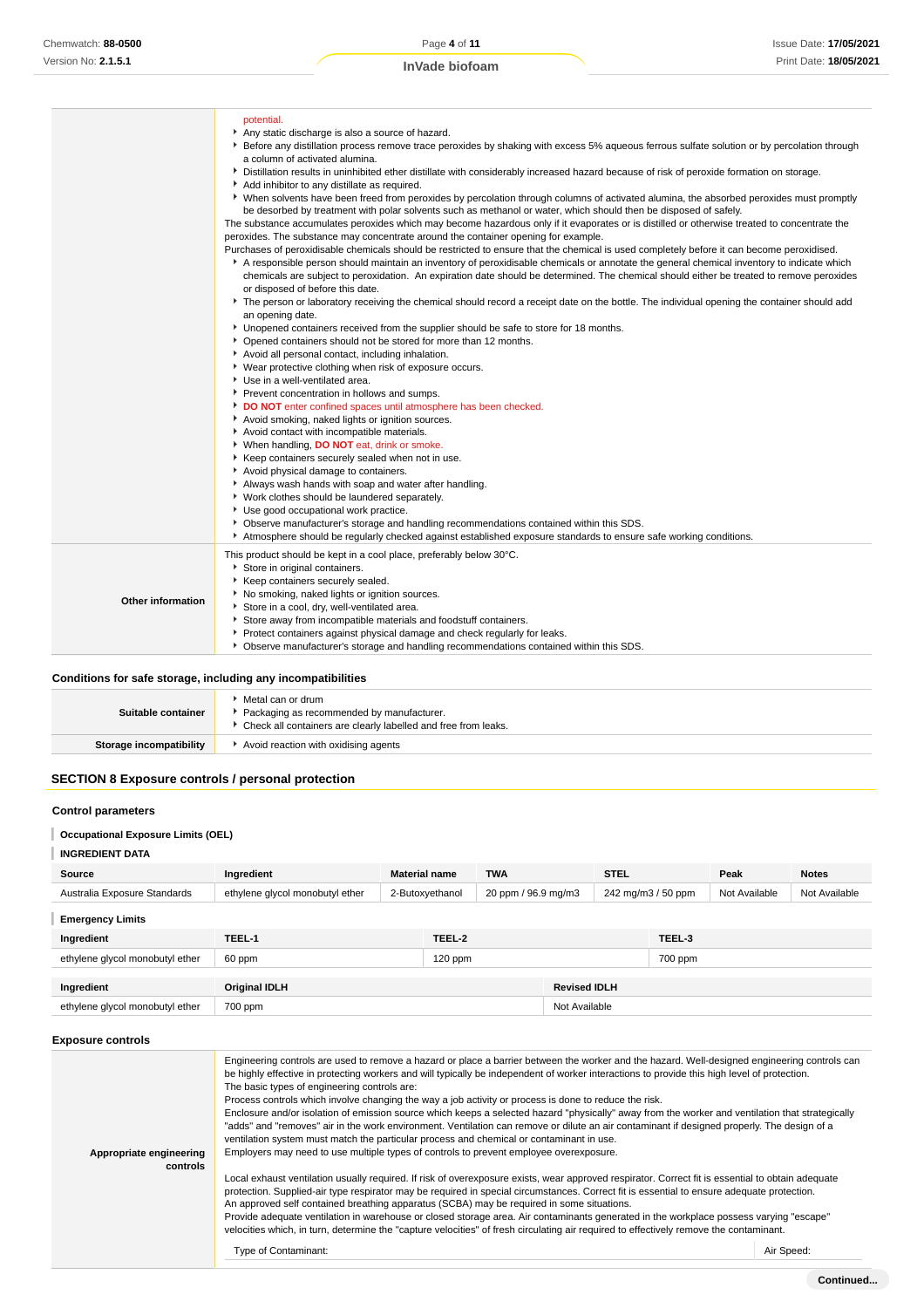|                              | solvent, vapours, degreasing etc., evaporating from tank (in still air).                                                                                                                                                                                                                                                                                                                                                                                                                                                                                                                                                                                                                                                                                                                                                                                                                                                                                                                                                                                                                                                                                                                                                                                                                                                                                                                                                                                                                                                                                                                                                                                                                                                                                                                                                                                                                                                                                                                                                                                                                                                                                                                                                                                                                                                                                                                                                                                                                                                                                                                                                                                                                                                                                                                                                                                                                                         | $0.25 - 0.5$ m/s<br>(50-100 f/min.)                                                                                                                                                                                                                                                                                                                                                                                                                                                                                                                                                                                                                                                                               |  |  |  |
|------------------------------|------------------------------------------------------------------------------------------------------------------------------------------------------------------------------------------------------------------------------------------------------------------------------------------------------------------------------------------------------------------------------------------------------------------------------------------------------------------------------------------------------------------------------------------------------------------------------------------------------------------------------------------------------------------------------------------------------------------------------------------------------------------------------------------------------------------------------------------------------------------------------------------------------------------------------------------------------------------------------------------------------------------------------------------------------------------------------------------------------------------------------------------------------------------------------------------------------------------------------------------------------------------------------------------------------------------------------------------------------------------------------------------------------------------------------------------------------------------------------------------------------------------------------------------------------------------------------------------------------------------------------------------------------------------------------------------------------------------------------------------------------------------------------------------------------------------------------------------------------------------------------------------------------------------------------------------------------------------------------------------------------------------------------------------------------------------------------------------------------------------------------------------------------------------------------------------------------------------------------------------------------------------------------------------------------------------------------------------------------------------------------------------------------------------------------------------------------------------------------------------------------------------------------------------------------------------------------------------------------------------------------------------------------------------------------------------------------------------------------------------------------------------------------------------------------------------------------------------------------------------------------------------------------------------|-------------------------------------------------------------------------------------------------------------------------------------------------------------------------------------------------------------------------------------------------------------------------------------------------------------------------------------------------------------------------------------------------------------------------------------------------------------------------------------------------------------------------------------------------------------------------------------------------------------------------------------------------------------------------------------------------------------------|--|--|--|
|                              | aerosols, fumes from pouring operations, intermittent container filling, low speed conveyer transfers, welding, spray<br>drift, plating acid fumes, pickling (released at low velocity into zone of active generation)                                                                                                                                                                                                                                                                                                                                                                                                                                                                                                                                                                                                                                                                                                                                                                                                                                                                                                                                                                                                                                                                                                                                                                                                                                                                                                                                                                                                                                                                                                                                                                                                                                                                                                                                                                                                                                                                                                                                                                                                                                                                                                                                                                                                                                                                                                                                                                                                                                                                                                                                                                                                                                                                                           | 0.5-1 m/s (100-200<br>$f/min.$ )                                                                                                                                                                                                                                                                                                                                                                                                                                                                                                                                                                                                                                                                                  |  |  |  |
|                              | direct spray, spray painting in shallow booths, drum filling, conveyer loading, crusher dusts, gas discharge (active<br>generation into zone of rapid air motion)                                                                                                                                                                                                                                                                                                                                                                                                                                                                                                                                                                                                                                                                                                                                                                                                                                                                                                                                                                                                                                                                                                                                                                                                                                                                                                                                                                                                                                                                                                                                                                                                                                                                                                                                                                                                                                                                                                                                                                                                                                                                                                                                                                                                                                                                                                                                                                                                                                                                                                                                                                                                                                                                                                                                                | 1-2.5 m/s (200-500<br>$f/min.$ )                                                                                                                                                                                                                                                                                                                                                                                                                                                                                                                                                                                                                                                                                  |  |  |  |
|                              | grinding, abrasive blasting, tumbling, high speed wheel generated dusts (released at high initial velocity into zone of<br>very high rapid air motion).                                                                                                                                                                                                                                                                                                                                                                                                                                                                                                                                                                                                                                                                                                                                                                                                                                                                                                                                                                                                                                                                                                                                                                                                                                                                                                                                                                                                                                                                                                                                                                                                                                                                                                                                                                                                                                                                                                                                                                                                                                                                                                                                                                                                                                                                                                                                                                                                                                                                                                                                                                                                                                                                                                                                                          | $2.5 - 10$ m/s<br>(500-2000 f/min.)                                                                                                                                                                                                                                                                                                                                                                                                                                                                                                                                                                                                                                                                               |  |  |  |
|                              | Within each range the appropriate value depends on:                                                                                                                                                                                                                                                                                                                                                                                                                                                                                                                                                                                                                                                                                                                                                                                                                                                                                                                                                                                                                                                                                                                                                                                                                                                                                                                                                                                                                                                                                                                                                                                                                                                                                                                                                                                                                                                                                                                                                                                                                                                                                                                                                                                                                                                                                                                                                                                                                                                                                                                                                                                                                                                                                                                                                                                                                                                              |                                                                                                                                                                                                                                                                                                                                                                                                                                                                                                                                                                                                                                                                                                                   |  |  |  |
|                              | Lower end of the range                                                                                                                                                                                                                                                                                                                                                                                                                                                                                                                                                                                                                                                                                                                                                                                                                                                                                                                                                                                                                                                                                                                                                                                                                                                                                                                                                                                                                                                                                                                                                                                                                                                                                                                                                                                                                                                                                                                                                                                                                                                                                                                                                                                                                                                                                                                                                                                                                                                                                                                                                                                                                                                                                                                                                                                                                                                                                           | Upper end of the range                                                                                                                                                                                                                                                                                                                                                                                                                                                                                                                                                                                                                                                                                            |  |  |  |
|                              | 1: Room air currents minimal or favourable to capture                                                                                                                                                                                                                                                                                                                                                                                                                                                                                                                                                                                                                                                                                                                                                                                                                                                                                                                                                                                                                                                                                                                                                                                                                                                                                                                                                                                                                                                                                                                                                                                                                                                                                                                                                                                                                                                                                                                                                                                                                                                                                                                                                                                                                                                                                                                                                                                                                                                                                                                                                                                                                                                                                                                                                                                                                                                            | 1: Disturbing room air currents                                                                                                                                                                                                                                                                                                                                                                                                                                                                                                                                                                                                                                                                                   |  |  |  |
|                              | 2: Contaminants of low toxicity or of nuisance value only.                                                                                                                                                                                                                                                                                                                                                                                                                                                                                                                                                                                                                                                                                                                                                                                                                                                                                                                                                                                                                                                                                                                                                                                                                                                                                                                                                                                                                                                                                                                                                                                                                                                                                                                                                                                                                                                                                                                                                                                                                                                                                                                                                                                                                                                                                                                                                                                                                                                                                                                                                                                                                                                                                                                                                                                                                                                       | 2: Contaminants of high toxicity                                                                                                                                                                                                                                                                                                                                                                                                                                                                                                                                                                                                                                                                                  |  |  |  |
|                              | 3: Intermittent, low production.                                                                                                                                                                                                                                                                                                                                                                                                                                                                                                                                                                                                                                                                                                                                                                                                                                                                                                                                                                                                                                                                                                                                                                                                                                                                                                                                                                                                                                                                                                                                                                                                                                                                                                                                                                                                                                                                                                                                                                                                                                                                                                                                                                                                                                                                                                                                                                                                                                                                                                                                                                                                                                                                                                                                                                                                                                                                                 | 3: High production, heavy use                                                                                                                                                                                                                                                                                                                                                                                                                                                                                                                                                                                                                                                                                     |  |  |  |
|                              | 4: Large hood or large air mass in motion                                                                                                                                                                                                                                                                                                                                                                                                                                                                                                                                                                                                                                                                                                                                                                                                                                                                                                                                                                                                                                                                                                                                                                                                                                                                                                                                                                                                                                                                                                                                                                                                                                                                                                                                                                                                                                                                                                                                                                                                                                                                                                                                                                                                                                                                                                                                                                                                                                                                                                                                                                                                                                                                                                                                                                                                                                                                        | 4: Small hood-local control only                                                                                                                                                                                                                                                                                                                                                                                                                                                                                                                                                                                                                                                                                  |  |  |  |
|                              | Simple theory shows that air velocity falls rapidly with distance away from the opening of a simple extraction pipe. Velocity generally decreases<br>with the square of distance from the extraction point (in simple cases). Therefore the air speed at the extraction point should be adjusted,<br>accordingly, after reference to distance from the contaminating source. The air velocity at the extraction fan, for example, should be a minimum of<br>1-2 m/s (200-400 f/min) for extraction of solvents generated in a tank 2 meters distant from the extraction point. Other mechanical considerations,<br>producing performance deficits within the extraction apparatus, make it essential that theoretical air velocities are multiplied by factors of 10 or<br>more when extraction systems are installed or used.                                                                                                                                                                                                                                                                                                                                                                                                                                                                                                                                                                                                                                                                                                                                                                                                                                                                                                                                                                                                                                                                                                                                                                                                                                                                                                                                                                                                                                                                                                                                                                                                                                                                                                                                                                                                                                                                                                                                                                                                                                                                                   |                                                                                                                                                                                                                                                                                                                                                                                                                                                                                                                                                                                                                                                                                                                   |  |  |  |
| <b>Personal protection</b>   |                                                                                                                                                                                                                                                                                                                                                                                                                                                                                                                                                                                                                                                                                                                                                                                                                                                                                                                                                                                                                                                                                                                                                                                                                                                                                                                                                                                                                                                                                                                                                                                                                                                                                                                                                                                                                                                                                                                                                                                                                                                                                                                                                                                                                                                                                                                                                                                                                                                                                                                                                                                                                                                                                                                                                                                                                                                                                                                  |                                                                                                                                                                                                                                                                                                                                                                                                                                                                                                                                                                                                                                                                                                                   |  |  |  |
| Eye and face protection      | Safety glasses with unperforated side shields may be used where continuous eye protection is desirable, as in laboratories; spectacles are<br>not sufficient where complete eye protection is needed such as when handling bulk-quantities, where there is a danger of splashing, or if the<br>material may be under pressure.<br>• Chemical goggles whenever there is a danger of the material coming in contact with the eyes; goggles must be properly fitted.<br>Full face shield (20 cm, 8 in minimum) may be required for supplementary but never for primary protection of eyes; these afford face<br>protection.<br>Alternatively a gas mask may replace splash goggles and face shields.<br>Contact lenses may pose a special hazard; soft contact lenses may absorb and concentrate irritants. A written policy document, describing<br>the wearing of lenses or restrictions on use, should be created for each workplace or task. This should include a review of lens absorption<br>and adsorption for the class of chemicals in use and an account of injury experience. Medical and first-aid personnel should be trained in<br>their removal and suitable equipment should be readily available. In the event of chemical exposure, begin eye irrigation immediately and<br>remove contact lens as soon as practicable. Lens should be removed at the first signs of eye redness or irritation - lens should be removed in<br>a clean environment only after workers have washed hands thoroughly. [CDC NIOSH Current Intelligence Bulletin 59], [AS/NZS 1336 or<br>national equivalent]                                                                                                                                                                                                                                                                                                                                                                                                                                                                                                                                                                                                                                                                                                                                                                                                                                                                                                                                                                                                                                                                                                                                                                                                                                                                                                         |                                                                                                                                                                                                                                                                                                                                                                                                                                                                                                                                                                                                                                                                                                                   |  |  |  |
| <b>Skin protection</b>       | See Hand protection below                                                                                                                                                                                                                                                                                                                                                                                                                                                                                                                                                                                                                                                                                                                                                                                                                                                                                                                                                                                                                                                                                                                                                                                                                                                                                                                                                                                                                                                                                                                                                                                                                                                                                                                                                                                                                                                                                                                                                                                                                                                                                                                                                                                                                                                                                                                                                                                                                                                                                                                                                                                                                                                                                                                                                                                                                                                                                        |                                                                                                                                                                                                                                                                                                                                                                                                                                                                                                                                                                                                                                                                                                                   |  |  |  |
| <b>Hands/feet protection</b> | Elbow length PVC gloves<br>The selection of suitable gloves does not only depend on the material, but also on further marks of quality which vary from manufacturer to<br>manufacturer. Where the chemical is a preparation of several substances, the resistance of the glove material can not be calculated in advance<br>and has therefore to be checked prior to the application.<br>The exact break through time for substances has to be obtained from the manufacturer of the protective gloves and has to be observed when<br>making a final choice.<br>Personal hygiene is a key element of effective hand care. Gloves must only be worn on clean hands. After using gloves, hands should be<br>washed and dried thoroughly. Application of a non-perfumed moisturiser is recommended.<br>Suitability and durability of glove type is dependent on usage. Important factors in the selection of gloves include:<br>frequency and duration of contact,<br>chemical resistance of glove material,<br>glove thickness and<br>$\cdot$<br>dexterity<br>Select gloves tested to a relevant standard (e.g. Europe EN 374, US F739, AS/NZS 2161.1 or national equivalent).<br>240 minutes according to EN 374, AS/NZS 2161.10.1 or national equivalent) is recommended.<br>EN 374, AS/NZS 2161.10.1 or national equivalent) is recommended.<br>$\cdot$<br>use.<br>Contaminated gloves should be replaced.<br>$\cdot$<br>As defined in ASTM F-739-96 in any application, gloves are rated as:<br>Excellent when breakthrough time > 480 min<br>Good when breakthrough time > 20 min<br>$\cdot$<br>Fair when breakthrough time < 20 min<br>$\cdot$<br>Poor when glove material degrades<br>٠<br>For general applications, gloves with a thickness typically greater than 0.35 mm, are recommended.<br>It should be emphasised that glove thickness is not necessarily a good predictor of glove resistance to a specific chemical, as the permeation<br>efficiency of the glove will be dependent on the exact composition of the glove material. Therefore, glove selection should also be based on<br>consideration of the task requirements and knowledge of breakthrough times.<br>Glove thickness may also vary depending on the glove manufacturer, the glove type and the glove model. Therefore, the manufacturers'<br>technical data should always be taken into account to ensure selection of the most appropriate glove for the task.<br>Note: Depending on the activity being conducted, gloves of varying thickness may be required for specific tasks. For example:<br>only likely to give short duration protection and would normally be just for single use applications, then disposed of.<br>or puncture potential<br>Gloves must only be worn on clean hands. After using gloves, hands should be washed and dried thoroughly. Application of a non-perfumed<br>moisturiser is recommended. | When prolonged or frequently repeated contact may occur, a glove with a protection class of 5 or higher (breakthrough time greater than<br>When only brief contact is expected, a glove with a protection class of 3 or higher (breakthrough time greater than 60 minutes according to<br>Some glove polymer types are less affected by movement and this should be taken into account when considering gloves for long-term<br>Thinner gloves (down to 0.1 mm or less) may be required where a high degree of manual dexterity is needed. However, these gloves are<br>Thicker gloves (up to 3 mm or more) may be required where there is a mechanical (as well as a chemical) risk i.e. where there is abrasion |  |  |  |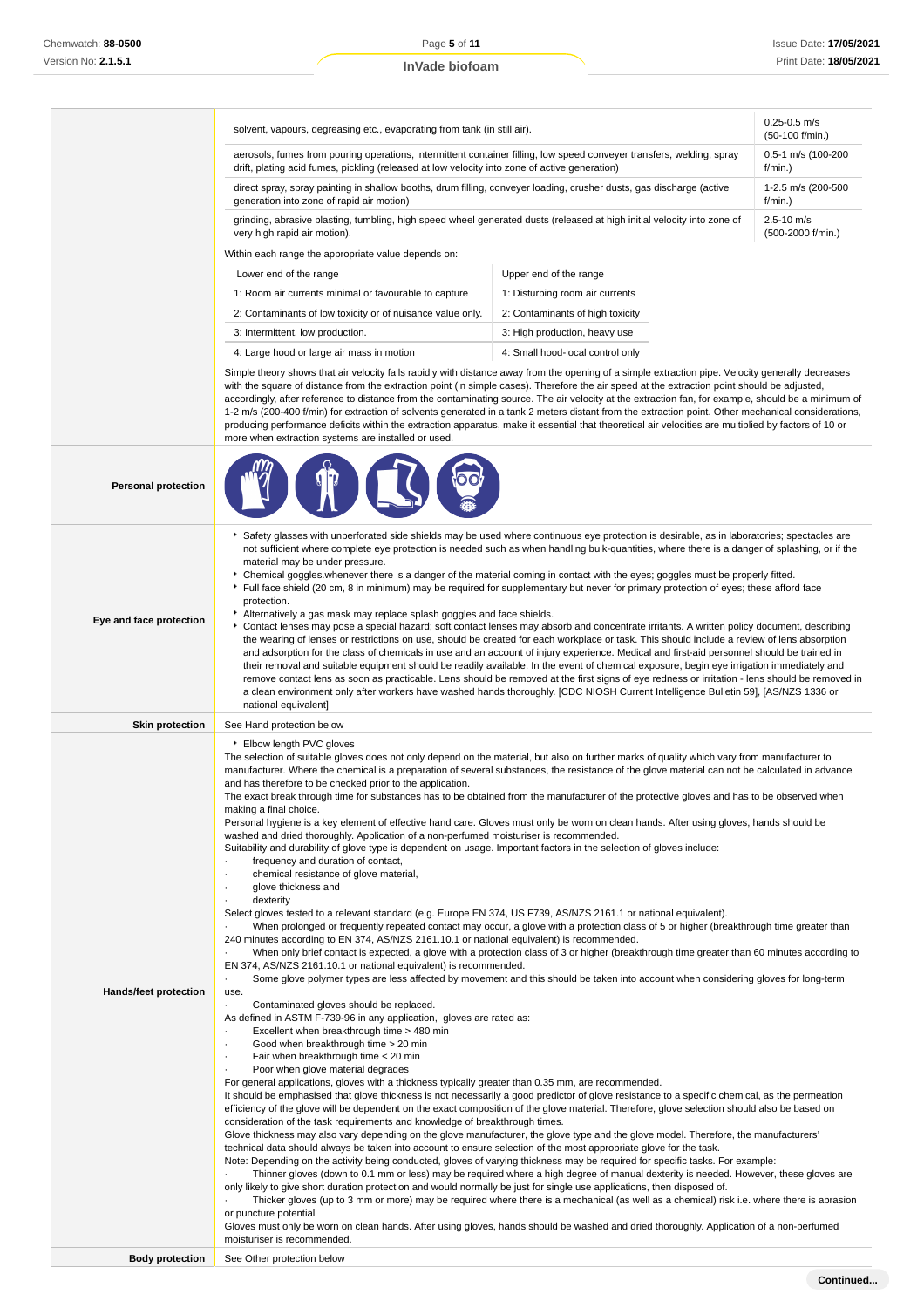|      | • Overalls.          |
|------|----------------------|
| tion | P.V.C apron.         |
|      | ▶ Barrier cream.     |
|      | Skin cleansing cream |
|      | Eye wash unit.       |
|      |                      |

#### **Recommended material(s)**

**GLOVE SELECTION INDEX**

Glove selection is based on a modified presentation of the:

#### **"Forsberg Clothing Performance Index".**

**Other protec** 

 The effect(s) of the following substance(s) are taken into account in the **computergenerated** selection:

InVade biofoam

| <b>Material</b>       | CPI |
|-----------------------|-----|
| <b>BUTYL</b>          | A   |
| PE/EVAL/PE            | A   |
| SARANEX-23            | A   |
| <b>NEOPRENE</b>       | B   |
| <b>NITRILE</b>        | B   |
| <b>PVC</b>            | B   |
| NAT+NEOPR+NITRILE     | C   |
| <b>NATURAL RUBBER</b> | C   |
| <b>PVA</b>            | C   |

\* CPI - Chemwatch Performance Index

A: Best Selection

B: Satisfactory; may degrade after 4 hours continuous immersion

C: Poor to Dangerous Choice for other than short term immersion

**NOTE**: As a series of factors will influence the actual performance of the glove, a final selection must be based on detailed observation. -

\* Where the glove is to be used on a short term, casual or infrequent basis, factors such as "feel" or convenience (e.g. disposability), may dictate a choice of gloves which might otherwise be unsuitable following long-term or frequent use. A qualified practitioner should be consulted.

### **SECTION 9 Physical and chemical properties**

#### **Information on basic physical and chemical properties**

#### **Respiratory protection**

Type A Filter of sufficient capacity. (AS/NZS 1716 & 1715, EN 143:2000 & 149:2001, ANSI Z88 or national equivalent)

Where the concentration of gas/particulates in the breathing zone, approaches or exceeds the "Exposure Standard" (or ES), respiratory protection is required. Degree of protection varies with both face-piece and Class of filter; the nature of protection varies with Type of filter.

| <b>Required Minimum</b><br><b>Protection Factor</b> | <b>Half-Face</b><br>Respirator | <b>Full-Face</b><br>Respirator | <b>Powered Air</b><br>Respirator |
|-----------------------------------------------------|--------------------------------|--------------------------------|----------------------------------|
| up to $10 \times ES$                                | A-AUS                          |                                | A-PAPR-AUS /<br>Class 1          |
| up to $50 \times ES$                                | -                              | A-AUS / Class 1                | $\overline{a}$                   |
| up to $100 \times ES$                               | -                              | $A-2$                          | A-PAPR-2 ^                       |

^ - Full-face

A(All classes) = Organic vapours, B AUS or B1 = Acid gasses, B2 = Acid gas or hydrogen cyanide(HCN), B3 = Acid gas or hydrogen cyanide(HCN), E = Sulfur dioxide(SO2), G = Agricultural chemicals, K = Ammonia(NH3), Hg = Mercury, NO = Oxides of nitrogen,  $MB =$  Methyl bromide,  $AX =$  Low boiling point organic compounds(below 65 degC)

- Cartridge respirators should never be used for emergency ingress or in areas of unknown vapour concentrations or oxygen content.
- The wearer must be warned to leave the contaminated area immediately on detecting any odours through the respirator. The odour may indicate that the mask is not functioning properly, that the vapour concentration is too high, or that the mask is not properly fitted. Because of these limitations, only restricted use of cartridge respirators is considered appropriate.
- Cartridge performance is affected by humidity. Cartridges should be changed after 2 hr of continuous use unless it is determined that the humidity is less than 75%, in which case, cartridges can be used for 4 hr. Used cartridges should be discarded daily, regardless of the length of time used

| Appearance                                               | Orange colour viscous liquid with fresh orange odour; miscible with water. |                                            |                |  |  |
|----------------------------------------------------------|----------------------------------------------------------------------------|--------------------------------------------|----------------|--|--|
|                                                          |                                                                            |                                            |                |  |  |
| <b>Physical state</b>                                    | Liquid                                                                     | Relative density (Water = 1)               | $1.0 - 1.1$    |  |  |
| Odour                                                    | Not Available                                                              | Partition coefficient n-octanol<br>/ water | Not Available  |  |  |
| <b>Odour threshold</b>                                   | Not Available                                                              | Auto-ignition temperature (°C)             | Not Available  |  |  |
| pH (as supplied)                                         | Not Available                                                              | <b>Decomposition temperature</b>           | Not Available  |  |  |
| Melting point / freezing point<br>(°C)                   | Not Available                                                              | Viscosity (cSt)                            | Not Available  |  |  |
| Initial boiling point and boiling<br>range $(^{\circ}C)$ | Not Available                                                              | Molecular weight (g/mol)                   | Not Applicable |  |  |
| Flash point (°C)                                         | >95                                                                        | <b>Taste</b>                               | Not Available  |  |  |
| <b>Evaporation rate</b>                                  | Not Available                                                              | <b>Explosive properties</b>                | Not Available  |  |  |
| Flammability                                             | Not Applicable                                                             | <b>Oxidising properties</b>                | Not Available  |  |  |
| Upper Explosive Limit (%)                                | Not Available                                                              | Surface Tension (dyn/cm or<br>$mN/m$ )     | Not Available  |  |  |
| Lower Explosive Limit (%)                                | Not Available                                                              | <b>Volatile Component (%vol)</b>           | $<$ 5          |  |  |
| Vapour pressure (kPa)                                    | Not Available                                                              | Gas group                                  | Not Available  |  |  |
| Solubility in water                                      | Miscible                                                                   | pH as a solution (1%)                      | Not Available  |  |  |
| Vapour density $(Air = 1)$                               | Not Available                                                              | VOC g/L                                    | Not Available  |  |  |
|                                                          |                                                                            |                                            |                |  |  |

### **SECTION 10 Stability and reactivity**

| Reactivity                            | See section 7                                                                                                                        |
|---------------------------------------|--------------------------------------------------------------------------------------------------------------------------------------|
| <b>Chemical stability</b>             | • Unstable in the presence of incompatible materials.<br>▶ Product is considered stable.<br>Hazardous polymerisation will not occur. |
| Possibility of hazardous<br>reactions | See section 7                                                                                                                        |
| <b>Conditions to avoid</b>            | See section 7                                                                                                                        |
| Incompatible materials                | See section 7                                                                                                                        |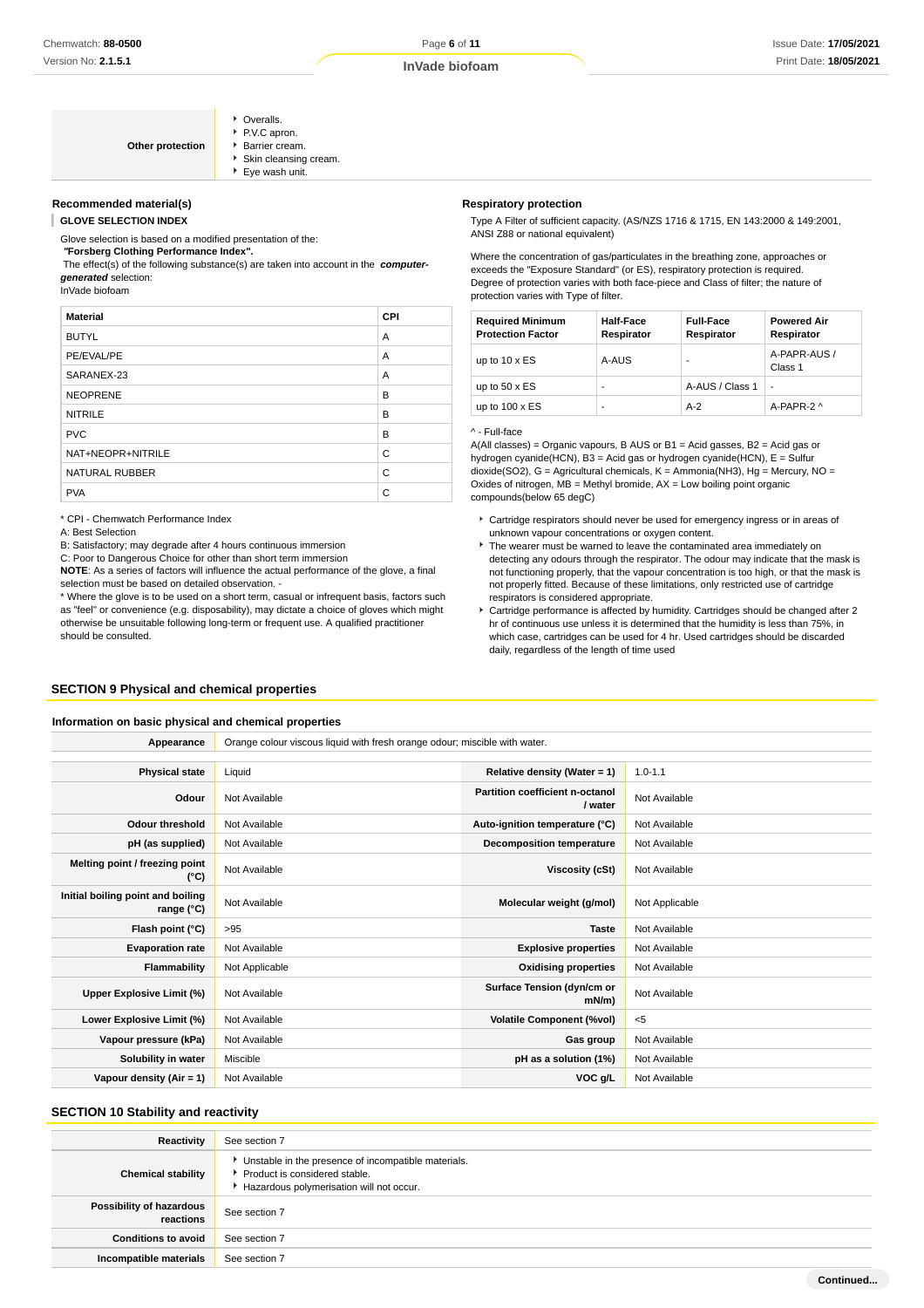**Hazardous decomposition**<br> **products** See section 5

## **SECTION 11 Toxicological information**

## **Information on toxicological effects**

| Inhaled                            | Inhalation of vapours may cause drowsiness and dizziness. This may be accompanied by sleepiness, reduced alertness, loss of reflexes, lack of<br>co-ordination, and vertigo.                                                                                                                                                                                                                                                                                                         |                                                                                                                                                   |  |  |  |  |
|------------------------------------|--------------------------------------------------------------------------------------------------------------------------------------------------------------------------------------------------------------------------------------------------------------------------------------------------------------------------------------------------------------------------------------------------------------------------------------------------------------------------------------|---------------------------------------------------------------------------------------------------------------------------------------------------|--|--|--|--|
| Ingestion                          | Accidental ingestion of the material may be damaging to the health of the individual.                                                                                                                                                                                                                                                                                                                                                                                                |                                                                                                                                                   |  |  |  |  |
| <b>Skin Contact</b>                | This material can cause inflammation of the skin on contact in some persons.<br>The material may accentuate any pre-existing dermatitis condition<br>Open cuts, abraded or irritated skin should not be exposed to this material<br>Entry into the blood-stream, through, for example, cuts, abrasions or lesions, may produce systemic injury with harmful effects. Examine the skin<br>prior to the use of the material and ensure that any external damage is suitably protected. |                                                                                                                                                   |  |  |  |  |
| Eye                                | This material can cause eye irritation and damage in some persons.                                                                                                                                                                                                                                                                                                                                                                                                                   |                                                                                                                                                   |  |  |  |  |
| Chronic                            | chain compounds are more dangerous.                                                                                                                                                                                                                                                                                                                                                                                                                                                  | Ethylene glycol esters and their ethers cause wasting of the testicles, reproductive changes, infertility and changes to kidney function. Shorter |  |  |  |  |
|                                    |                                                                                                                                                                                                                                                                                                                                                                                                                                                                                      |                                                                                                                                                   |  |  |  |  |
|                                    | <b>TOXICITY</b>                                                                                                                                                                                                                                                                                                                                                                                                                                                                      | <b>IRRITATION</b>                                                                                                                                 |  |  |  |  |
| InVade biofoam                     | Not Available                                                                                                                                                                                                                                                                                                                                                                                                                                                                        | Not Available                                                                                                                                     |  |  |  |  |
|                                    | <b>TOXICITY</b>                                                                                                                                                                                                                                                                                                                                                                                                                                                                      | <b>IRRITATION</b>                                                                                                                                 |  |  |  |  |
|                                    | Dermal (rabbit) LD50: 667 mg/kg[1]                                                                                                                                                                                                                                                                                                                                                                                                                                                   | Eye (rabbit): 100 mg SEVERE                                                                                                                       |  |  |  |  |
|                                    | Inhalation(Rat) LC50; 2.21 mg/l4h <sup>[2]</sup>                                                                                                                                                                                                                                                                                                                                                                                                                                     | Eye (rabbit): 100 mg/24h-moderate                                                                                                                 |  |  |  |  |
| ethylene glycol monobutyl<br>ether | Oral(Guinea) LD50; 1414 mg/kg[1]                                                                                                                                                                                                                                                                                                                                                                                                                                                     | Eye: adverse effect observed (irritating)[1]                                                                                                      |  |  |  |  |
|                                    |                                                                                                                                                                                                                                                                                                                                                                                                                                                                                      | Skin (rabbit): 500 mg, open; mild                                                                                                                 |  |  |  |  |
|                                    |                                                                                                                                                                                                                                                                                                                                                                                                                                                                                      | Skin: adverse effect observed (irritating)[1]                                                                                                     |  |  |  |  |
|                                    |                                                                                                                                                                                                                                                                                                                                                                                                                                                                                      | Skin: no adverse effect observed (not irritating)[1]                                                                                              |  |  |  |  |
| Legend:                            | 1. Value obtained from Europe ECHA Registered Substances - Acute toxicity 2.* Value obtained from manufacturer's SDS. Unless otherwise<br>specified data extracted from RTECS - Register of Toxic Effect of chemical Substances                                                                                                                                                                                                                                                      |                                                                                                                                                   |  |  |  |  |

|                        | NOTE: Changes in kidney, liver, spleen and lungs are observed in animals exposed to high concentrations of this substance by all routes. **                                                                                                                                                 |
|------------------------|---------------------------------------------------------------------------------------------------------------------------------------------------------------------------------------------------------------------------------------------------------------------------------------------|
|                        | ASCC (NZ) SDS<br>The material may produce severe irritation to the eye causing pronounced inflammation. Repeated or prolonged exposure to irritants may                                                                                                                                     |
|                        | produce conjunctivitis.                                                                                                                                                                                                                                                                     |
|                        | The material may cause skin irritation after prolonged or repeated exposure and may produce on contact skin redness, swelling, the production of                                                                                                                                            |
|                        | vesicles, scaling and thickening of the skin.                                                                                                                                                                                                                                               |
|                        | For ethylene glycol monoalkyl ethers and their acetates (EGMAEs):                                                                                                                                                                                                                           |
|                        | Typical members of this category are ethylene glycol propylene ether (EGPE), ethylene glycol butyl ether (EGBE) and ethylene glycol hexyl ether                                                                                                                                             |
|                        | (EGHE) and their acetates.                                                                                                                                                                                                                                                                  |
|                        | EGMAEs are substrates for alcohol dehydrogenase isozyme ADH-3, which catalyzes the conversion of their terminal alcohols to aldehydes                                                                                                                                                       |
|                        | (which are transient metabolites). Further, rapid conversion of the aldehydes by aldehyde dehydrogenase produces alkoxyacetic acids, which are                                                                                                                                              |
|                        | the predominant urinary metabolites of mono substituted glycol ethers.<br>Acute Toxicity: Oral LD50 values in rats for all category members range from 739 (EGHE) to 3089 mg/kg bw (EGPE), with values increasing                                                                           |
|                        | with decreasing molecular weight. Four to six hour acute inhalation toxicity studies were conducted for these chemicals in rats at the highest                                                                                                                                              |
|                        | vapour concentrations practically achievable. Values range from LC0 > 85 ppm (508 mg/m3) for EGHE, LC50 > 400ppm (2620 mg/m3) for                                                                                                                                                           |
|                        | EGBEA to LC50 > 2132 ppm (9061 mg/m3) for EGPE. No lethality was observed for any of these materials under these conditions. Dermal LD50                                                                                                                                                    |
|                        | values in rabbits range from 435 mg/kg bw (EGBE) to 1500 mg/kg bw (EGBEA). Overall these category members can be considered to be of low                                                                                                                                                    |
|                        | to moderate acute toxicity. All category members cause reversible irritation to skin and eyes, with EGBEA less irritating and EGHE more irritating                                                                                                                                          |
|                        | than the other category members. EGPE and EGBE are not sensitisers in experimental animals or humans. Signs of acute toxicity in rats, mice                                                                                                                                                 |
|                        | and rabbits are consistent with haemolysis (with the exception of EGHE) and non-specific CNS depression typical of organic solvents in general.                                                                                                                                             |
|                        | Alkoxyacetic acid metabolites, propoxyacetic acid (PAA) and butoxyacetic acid (BAA), are responsible for the red blood cell hemolysis. Signs of                                                                                                                                             |
| ETHYLENE GLYCOL        | toxicity in humans deliberately ingesting cleaning fluids containing 9-22% EGBE are similar to those of rats, with the exception of haemolysis.<br>Although decreased blood haemoglobin and/or haemoglobinuria were observed in some of the human cases, it is not clear if this was due to |
| <b>MONOBUTYL ETHER</b> | haemolysis or haemodilution as a result of administration of large volumes of fluid. Red blood cells of humans are many-fold more resistant to                                                                                                                                              |
|                        | toxicity from EGPE and EGBE in vitro than those of rats.                                                                                                                                                                                                                                    |
|                        | Repeat dose toxicity: The fact that the NOAEL for repeated dose toxicity of EGBE is less than that of EGPE is consistent with red blood cells                                                                                                                                               |
|                        | being more sensitive to EGBE than EGPE. Blood from mice, rats, hamsters, rabbits and baboons were sensitive to the effects of BAA in vitro and                                                                                                                                              |
|                        | displayed similar responses, which included erythrocyte swelling (increased haematocrit and mean corpuscular hemoglobin), followed by                                                                                                                                                       |
|                        | hemolysis. Blood from humans, pigs, dogs, cats, and guinea pigs was less sensitive to haemolysis by BAA in vitro.                                                                                                                                                                           |
|                        | Mutagenicity: In the absence and presence of metabolic activation, EGBE tested negative for mutagenicity in Ames tests conducted in S.                                                                                                                                                      |
|                        | typhimurium strains TA97, TA98, TA100, TA1535 and TA1537 and EGHE tested negative in strains TA98, TA100, TA1535, TA1537 and                                                                                                                                                                |
|                        | TA1538. In vitro cytogenicity and sister chromatid exchange assays with EGBE and EGHE in Chinese Hamster Ovary Cells with and without<br>metabolic activation and in vivo micronucleus tests with EGBE in rats and mice were negative, indicating that these glycol ethers are not          |
|                        | genotoxic.                                                                                                                                                                                                                                                                                  |
|                        | Carcinogenicity: In a 2-year inhalation chronic toxicity and carcinogenicity study with EGBE in rats and mice a significant increase in the                                                                                                                                                 |
|                        | incidence of liver haemangiosarcomas was seen in male mice and forestomach tumours in female mice. It was decided that based on the mode                                                                                                                                                    |
|                        | of action data available, there was no significant hazard for human carcinogenicity                                                                                                                                                                                                         |
|                        | Reproductive and developmental toxicity. The results of reproductive and developmental toxicity studies indicate that the glycol ethers in this                                                                                                                                             |
|                        | category are not selectively toxic to the reproductive system or developing fetus, developmental toxicity is secondary to maternal toxicity. The                                                                                                                                            |
|                        | repeated dose toxicity studies in which reproductive organs were examined indicate that the members of this category are not associated with<br>toxicity to reproductive organs (including the testes).                                                                                     |
|                        | Results of the developmental toxicity studies conducted via inhalation exposures during gestation periods on EGPE (rabbits -125, 250, 500 ppm                                                                                                                                               |
|                        | or 531, 1062, or 2125 mg/m3 and rats - 100, 200, 300, 400 ppm or 425, 850, 1275, or 1700 mg/m3), EGBE (rat and rabbit - 25, 50, 100, 200 ppm                                                                                                                                                |
|                        | or 121, 241, 483, or 966 mg/m3), and EGHE (rat and rabbit - 20.8, 41.4, 79.2 ppm or 124, 248, or 474 mg/m3) indicate that the members of the                                                                                                                                                |
|                        | category are not teratogenic.                                                                                                                                                                                                                                                               |
|                        | The NOAELs for developmental toxicity are greater than 500 ppm or 2125 mg/m3 (rabbit-EGPE), 100 ppm or 425 mg/m3 (rat-EGPE), 50 ppm or                                                                                                                                                      |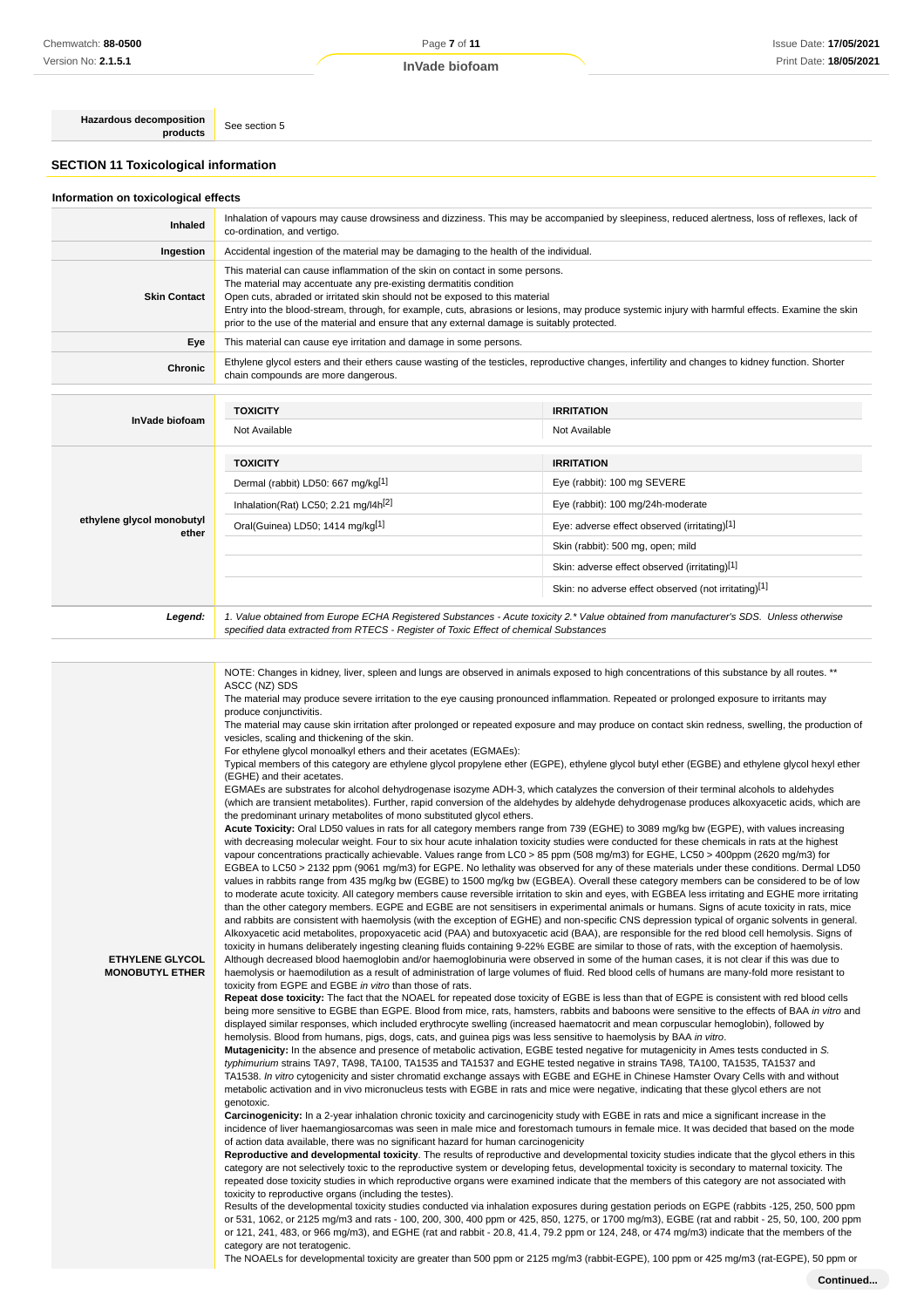| 241 mg/m3 (rat EGBE) and 100 ppm or 483 mg/m3 (rabbit EGBE) and greater than 79.2 ppm or 474 mg/m3 (rat and rabbit-EGHE).<br>Animal testing showed that exposure to ethylene glycol monobutyl ether resulted in toxicity to both the mother and the embryo. Reproductive<br>effects were thought to be less than that of other monoalkyl ethers of ethylene glycol.                                                                                                                                                                                                                                                                                                                                                                                                                                                                                    |
|--------------------------------------------------------------------------------------------------------------------------------------------------------------------------------------------------------------------------------------------------------------------------------------------------------------------------------------------------------------------------------------------------------------------------------------------------------------------------------------------------------------------------------------------------------------------------------------------------------------------------------------------------------------------------------------------------------------------------------------------------------------------------------------------------------------------------------------------------------|
| Chronic exposure may cause anaemia, with enlargement and fragility of red blood cells. It is thought that in animals butoxyethanol may cause<br>generalized clotting and bone infarction. In animals, 2-butoxyethanol also increased the rate of some cancers, including liver cancer.<br>For ethylene glycol:                                                                                                                                                                                                                                                                                                                                                                                                                                                                                                                                         |
| Ethylene glycol is quickly and extensively absorbed throughout the gastrointestinal tract. Limited information suggests that it is also absorbed<br>through the airways; absorption through skin is apparently slow. Following absorption, it is distributed throughout the body. In humans, it is initially<br>metabolized by alcohol dehydrogenase to form glycoaldehyde, which is rapidly converted to glycolic acid and glyoxal. These breakdown products<br>are oxidized to glyoxylate, which may be further metabolized to formic acid, oxalic acid, and glycine. Breakdown of both glycine and formic acid<br>can generate carbon dioxide, which is one of the major elimination products of ethylene glycol. In addition to exhaled carbon dioxide, ethylene                                                                                   |
| glycol is eliminated in the urine as both the parent compound and glycolic acid. Elimination is rapid and occurs within a few hours.<br>Respiratory effects: Respiratory system involvement occurs 12-24 hours after swallowing sufficient amounts of ethylene glycol. Symptoms                                                                                                                                                                                                                                                                                                                                                                                                                                                                                                                                                                        |
| include hyperventilation, shallow rapid breathing, and generalized swelling of the lungs with calcium oxalate deposits occasionally appearing in<br>the lungs. Respiratory system involvement appears to be dose-dependent and occurs at the same time as cardiovascular changes. Later, there<br>may be other changes compatible with adult respiratory distress syndrome (ARDS). Swelling of the lung can be a result of heart failure, ARDS, or<br>aspiration of stomach contents. Symptoms related to acidosis such as fast or excessive breathing are frequently observed; however, major<br>symptoms such as swelling of the lung and inflammation of the bronchi and lungs are relatively rare, and are usually seen only in extreme<br>poisoning.                                                                                              |
| Cardiovascular effects: Cardiovascular system involvement in humans occurs at the same time as respiratory system involvement, during the<br>second phase of ethylene glycol poisoning by swallowing, which is 12-24 hours after acute exposure. The symptoms of poisoning involving the<br>heart include increased heart rate, heart enlargement and ventricular gallop. There may also be high or low blood pressure, which may progress<br>to cardiogenic shock. In lethal cases, inflammation of the heart muscle has been observed at autopsy. Cardiovascular involvement appears to be<br>rare and usually seen after swallowing higher doses of ethylene glycol. In summary, acute exposure to high levels of ethylene glycol can cause<br>serious cardiovascular effects in humans. The effects of a long-term, low-dose exposure are unknown. |
| Gastrointestinal effects: Common early acute effects of swallowing ethylene glycol include nausea, vomiting with or without blood, heartburn and<br>abdominal cramping and pain. One patient showed intermittent diarrhea and pain, and after surgery, deposition of oxalate crystals was shown to<br>have occurred.                                                                                                                                                                                                                                                                                                                                                                                                                                                                                                                                   |
| Musculoskeletal effects: Reported musculoskeletal effects in cases of acute ethylene glycol poisoning include diffuse muscle tenderness and<br>pain, associated with high levels of creatinine in the blood, and jerks and contractions associated with low calcium.                                                                                                                                                                                                                                                                                                                                                                                                                                                                                                                                                                                   |
| Liver effects: Autopsies carried out on people who died following acute ethylene glycol poisoning showed deposition of calcium oxalate in the<br>liver as well as hydropic and fatty degeneration and cell death (necrosis) of the liver.                                                                                                                                                                                                                                                                                                                                                                                                                                                                                                                                                                                                              |
| Kidney effects: Adverse kidney effects are seen during the third stage of ethylene glycol poisoning, 2-3 days after acute exposure. Calcium<br>oxalate crystals are deposited in the tubules and are seen in the urine. There may also be degeneration and death of tubule cells, and<br>inflammation of the tubule interstitium. If untreated, the degree of kidney damage progresses and leads to blood and protein in the urine,<br>decreased kidney function, reduction in urine output and ultimately, kidney failure. With adequate supportive therapy, kidney function can return<br>to normal or near normal.                                                                                                                                                                                                                                  |
| Metabolic effects: Metabolic changes can occur within 12 hours of exposure to ethylene glycol. There may be metabolic acidosis, caused by<br>accumulation of glycolic acid in the blood and therefore a reduction in blood pH. The anion gap is increased, due to increased unmeasured<br>anions (mainly glycolate).                                                                                                                                                                                                                                                                                                                                                                                                                                                                                                                                   |
| Effects on the nervous system: Adverse reactions involving the nervous system are among the first symptoms to appear in humans after ethylene<br>glycol is swallowed. These early effects are also the only symptoms caused by unmetabolised ethylene glycol. Together with metabolic effects<br>(see above), they occur from 0.5-12 hours after exposure and are considered to be part of the first stage in ethylene glycol poisoning.                                                                                                                                                                                                                                                                                                                                                                                                               |
| Inco-ordination, slurred speech, confusion and sleepiness are common in the early stages, as are irritation, restlessness and disorientation. Later,<br>there may be effects on cranial nerves (which may be reversible over many months). Swelling of the brain (cerebrum) and crystal deposits of<br>calcium oxalate in the walls of the small blood vessels of the brain were found at autopsy in people who died after acute ethylene glycol<br>poisoning.                                                                                                                                                                                                                                                                                                                                                                                         |
| Reproductive effects: Animal testing showed that ethylene glycol may affect fertility, survival of fetuses and the male reproductive organs.<br>Effects on development: Animal studies indicate that birth defects may occur after exposure in pregnancy; there may also be reduction in foetal<br>weight.                                                                                                                                                                                                                                                                                                                                                                                                                                                                                                                                             |
| Cancer: No studies are known regarding cancer effects in humans or animal, after skin exposure to ethylene glycol.<br>Genetic toxicity: No human studies available, but animal testing results are consistently negative.                                                                                                                                                                                                                                                                                                                                                                                                                                                                                                                                                                                                                              |

| <b>Acute Toxicity</b>                       | $\boldsymbol{\mathsf{x}}$ | Carcinogenicity                 | ×                                                                                                  |
|---------------------------------------------|---------------------------|---------------------------------|----------------------------------------------------------------------------------------------------|
| <b>Skin Irritation/Corrosion</b>            | $\checkmark$              | Reproductivity                  | ×                                                                                                  |
| <b>Serious Eye Damage/Irritation</b>        | $\checkmark$              | <b>STOT - Single Exposure</b>   | ×                                                                                                  |
| <b>Respiratory or Skin</b><br>sensitisation | ×                         | <b>STOT - Repeated Exposure</b> | ×                                                                                                  |
| <b>Mutagenicity</b>                         | ×                         | <b>Aspiration Hazard</b>        | ×                                                                                                  |
|                                             |                           | Legend:                         | $\blacktriangleright$ - Data either not available or does not fill the criteria for classification |

 $\blacktriangleright$  – Data available to make classification

## **SECTION 12 Ecological information**

| Endpoint                | <b>Test Duration (hr)</b> | <b>Species</b>                | Value                | <b>Source</b>    |
|-------------------------|---------------------------|-------------------------------|----------------------|------------------|
| <b>Not</b><br>Available | Not Available             | Not Available                 | Not<br>Available     | Not<br>Available |
| Endpoint                | <b>Test Duration (hr)</b> | <b>Species</b>                | Value                | Source           |
| EC10(ECx)               | 48h                       | Crustacea                     | 7.2 <sub>mq</sub> /l | 2                |
| <b>EC50</b>             | 72h                       | Algae or other aquatic plants | 623mg/l              | 2                |
| <b>EC50</b>             | 48h                       | Crustacea                     | 164mg/l              | 2                |
| <b>LC50</b>             | 96h                       | Fish                          | 1250mg/l             | 2                |
| EC50                    | 96h                       | Algae or other aguatic plants | 720mg/l              | 2                |
|                         |                           |                               |                      |                  |

Data 6. NITE (Japan) - Bioconcentration Data 7. METI (Japan) - Bioconcentration Data 8. Vendor Data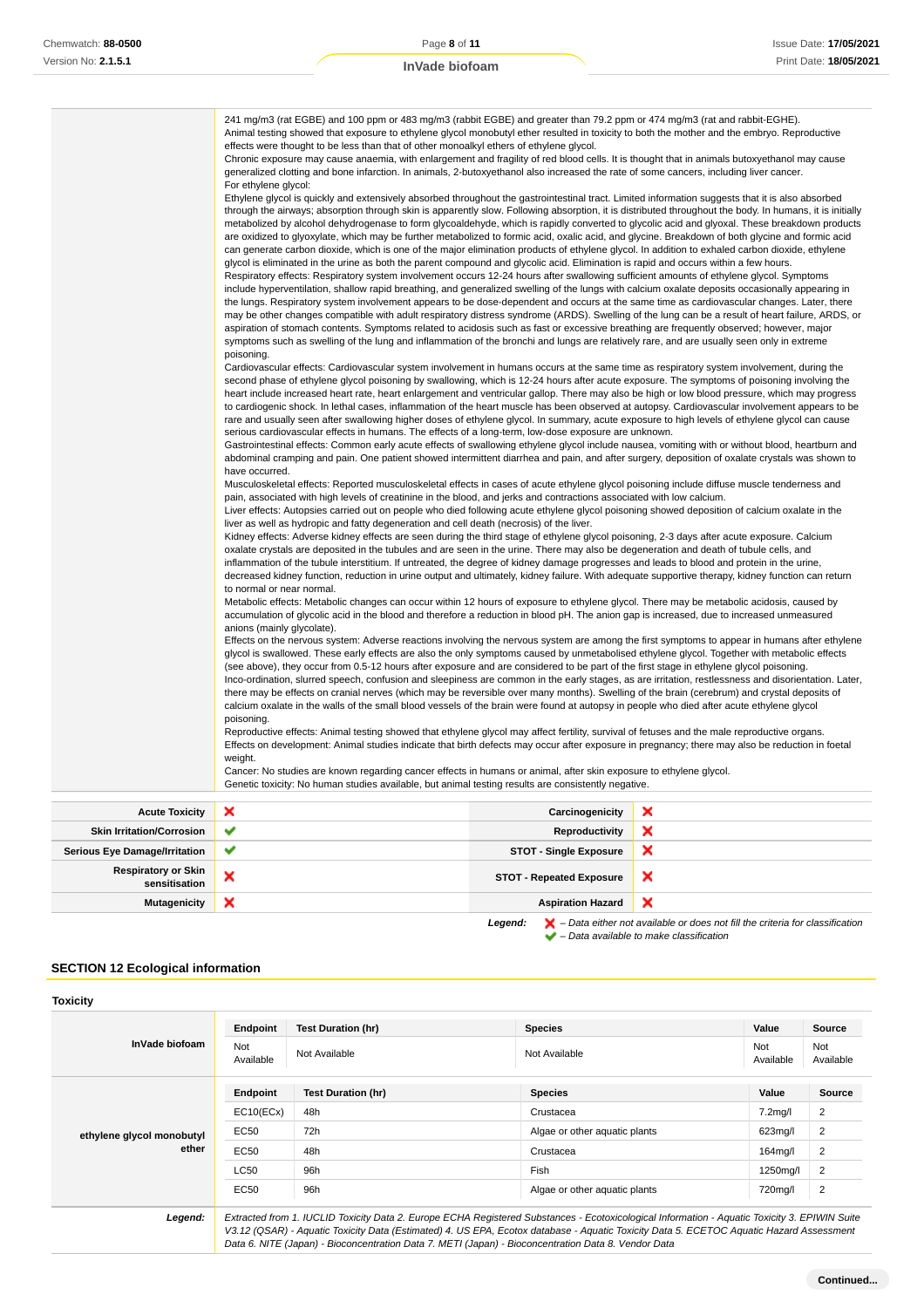### **DO NOT** discharge into sewer or waterways.

## **Persistence and degradability**

| Ingredient                       | Persistence: Water/Soil   | Persistence: Air              |
|----------------------------------|---------------------------|-------------------------------|
| ethylene glycol monobutyl ether  | LOW (Half-life = 56 days) | LOW (Half-life $= 1.37$ days) |
| <b>Bioaccumulative potential</b> |                           |                               |
|                                  |                           |                               |

| Ingredient                      | <b>Bioaccumulation</b> |
|---------------------------------|------------------------|
| ethylene glycol monobutyl ether | LOW (BCF = $2.51$ )    |
| Mobility in soil                |                        |
| Ingredient                      | <b>Mobility</b>        |
| ethylene glycol monobutyl ether | $HIGH (KOC = 1)$       |

## **SECTION 13 Disposal considerations**

| Waste treatment methods             |                                                                                                                                                                                                                                                                                                                                                                                                                                                                                                                                                                                                                                                                                                                                                                                                                                                                                                                                                                                                                                                                                                                                                                                                                                                                                                                                                                                                                                                                                                                                                                                                                                                                                                                                                                                                                                                                                                                                                                  |
|-------------------------------------|------------------------------------------------------------------------------------------------------------------------------------------------------------------------------------------------------------------------------------------------------------------------------------------------------------------------------------------------------------------------------------------------------------------------------------------------------------------------------------------------------------------------------------------------------------------------------------------------------------------------------------------------------------------------------------------------------------------------------------------------------------------------------------------------------------------------------------------------------------------------------------------------------------------------------------------------------------------------------------------------------------------------------------------------------------------------------------------------------------------------------------------------------------------------------------------------------------------------------------------------------------------------------------------------------------------------------------------------------------------------------------------------------------------------------------------------------------------------------------------------------------------------------------------------------------------------------------------------------------------------------------------------------------------------------------------------------------------------------------------------------------------------------------------------------------------------------------------------------------------------------------------------------------------------------------------------------------------|
| <b>Product / Packaging disposal</b> | Containers may still present a chemical hazard/ danger when empty.<br>Return to supplier for reuse/ recycling if possible.<br>Otherwise:<br>If container can not be cleaned sufficiently well to ensure that residuals do not remain or if the container cannot be used to store the same<br>product, then puncture containers, to prevent re-use, and bury at an authorised landfill.<br>▶ Where possible retain label warnings and SDS and observe all notices pertaining to the product.<br>Legislation addressing waste disposal requirements may differ by country, state and/ or territory. Each user must refer to laws operating in their<br>area. In some areas, certain wastes must be tracked.<br>A Hierarchy of Controls seems to be common - the user should investigate:<br>Reduction<br>▶ Reuse<br>$\triangleright$ Recycling<br>Disposal (if all else fails)<br>This material may be recycled if unused, or if it has not been contaminated so as to make it unsuitable for its intended use. If it has been<br>contaminated, it may be possible to reclaim the product by filtration, distillation or some other means. Shelf life considerations should also be<br>applied in making decisions of this type. Note that properties of a material may change in use, and recycling or reuse may not always be<br>appropriate.<br><b>DO NOT</b> allow wash water from cleaning or process equipment to enter drains.<br>It may be necessary to collect all wash water for treatment before disposal.<br>In all cases disposal to sewer may be subject to local laws and regulations and these should be considered first.<br>• Where in doubt contact the responsible authority.<br>▶ Recycle wherever possible or consult manufacturer for recycling options.<br>Consult State Land Waste Authority for disposal.<br>Bury or incinerate residue at an approved site.<br>Recycle containers if possible, or dispose of in an authorised landfill. |

#### **SECTION 14 Transport information**

#### **Labels Required**

|    | <b>NO</b> |
|----|-----------|
| ᆧᄄ | <b>No</b> |
| ы. | Annuaghi  |
|    | u.        |

## **Land transport (ADG): NOT REGULATED FOR TRANSPORT OF DANGEROUS GOODS**

**Air transport (ICAO-IATA / DGR): NOT REGULATED FOR TRANSPORT OF DANGEROUS GOODS**

## **Sea transport (IMDG-Code / GGVSee): NOT REGULATED FOR TRANSPORT OF DANGEROUS GOODS**

## **Transport in bulk according to Annex II of MARPOL and the IBC code**

| Not Applicable |  |
|----------------|--|
|----------------|--|

## **Transport in bulk in accordance with MARPOL Annex V and the IMSBC Code**

| <b>Product name</b>             | Group         |
|---------------------------------|---------------|
| ethylene glycol monobutyl ether | Not Available |
|                                 |               |

## **Transport in bulk in accordance with the ICG Code**

| <b>Product name</b>             | Ship Type     |
|---------------------------------|---------------|
| ethylene glycol monobutyl ether | Not Available |

## **SECTION 15 Regulatory information**

## **Safety, health and environmental regulations / legislation specific for the substance or mixture**

## **ethylene glycol monobutyl ether is found on the following regulatory lists**

Australia Hazardous Chemical Information System (HCIS) - Hazardous Chemicals Australia Standard for the Uniform Scheduling of Medicines and Poisons (SUSMP) - Schedule 6

Australian Inventory of Industrial Chemicals (AIIC)

International Agency for Research on Cancer (IARC) - Agents Classified by the IARC Monographs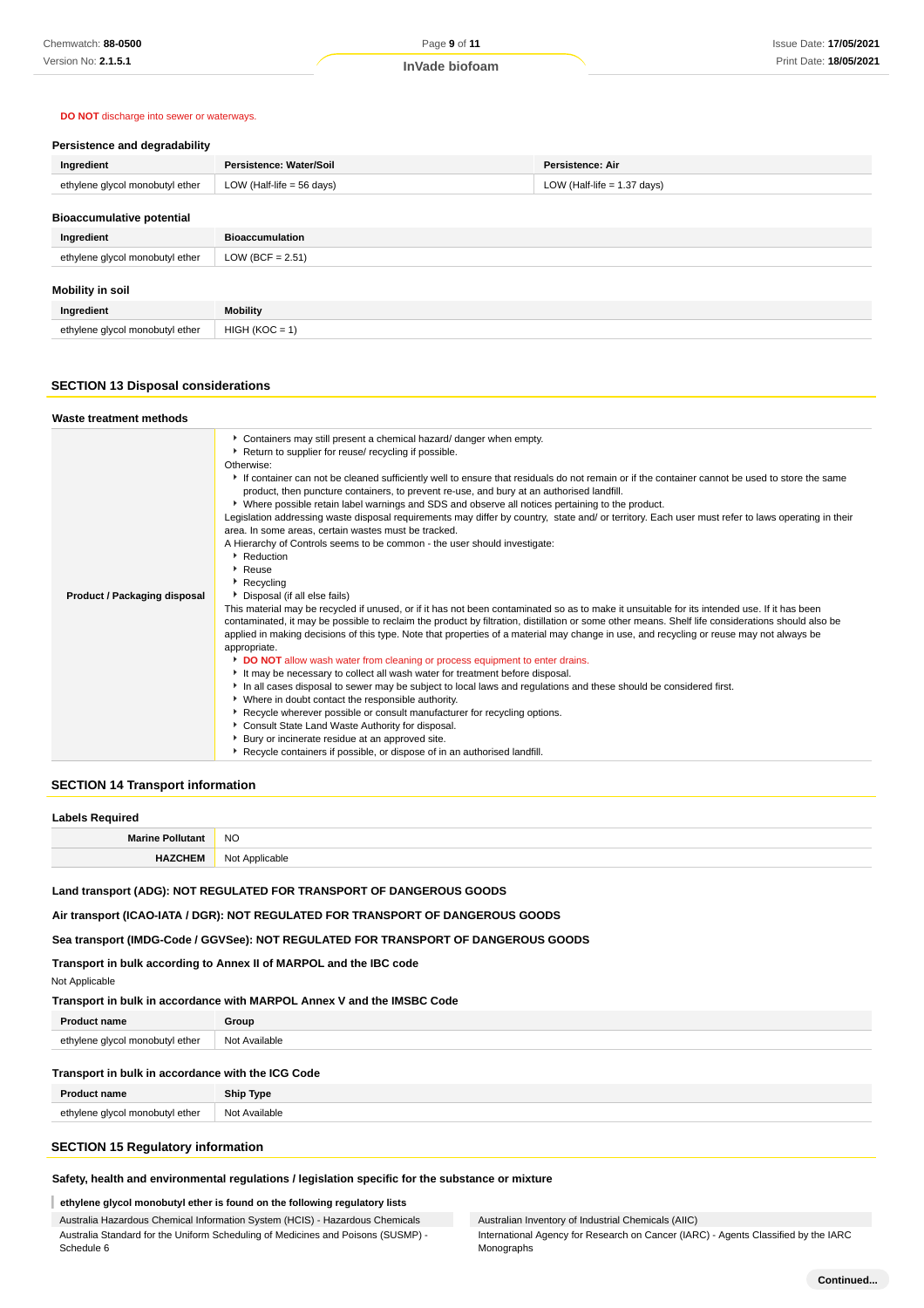## **National Inventory Status**

| <b>National Inventory</b>                          | <b>Status</b>                                                                                                                                                                                            |
|----------------------------------------------------|----------------------------------------------------------------------------------------------------------------------------------------------------------------------------------------------------------|
| Australia - AIIC / Australia<br>Non-Industrial Use | Yes                                                                                                                                                                                                      |
| Canada - DSL                                       | Yes                                                                                                                                                                                                      |
| Canada - NDSL                                      | No (ethylene glycol monobutyl ether)                                                                                                                                                                     |
| China - IECSC                                      | Yes                                                                                                                                                                                                      |
| Europe - EINEC / ELINCS / NLP                      | Yes                                                                                                                                                                                                      |
| Japan - ENCS                                       | Yes                                                                                                                                                                                                      |
| Korea - KECI                                       | Yes                                                                                                                                                                                                      |
| New Zealand - NZIoC                                | Yes                                                                                                                                                                                                      |
| Philippines - PICCS                                | Yes                                                                                                                                                                                                      |
| <b>USA - TSCA</b>                                  | Yes                                                                                                                                                                                                      |
| Taiwan - TCSI                                      | Yes                                                                                                                                                                                                      |
| Mexico - INSQ                                      | Yes                                                                                                                                                                                                      |
| Vietnam - NCI                                      | Yes                                                                                                                                                                                                      |
| Russia - FBEPH                                     | Yes                                                                                                                                                                                                      |
| Legend:                                            | Yes = All CAS declared ingredients are on the inventory<br>No = One or more of the CAS listed ingredients are not on the inventory and are not exempt from listing(see specific ingredients in brackets) |

## **SECTION 16 Other information**

| <b>Revision Date</b> | 202 <sup>1</sup> |
|----------------------|------------------|
| Dot.                 | ⊇∩≏<br>174       |

### **SDS Version Summary**

| Version | Date of Update | <b>Sections Updated</b>  |
|---------|----------------|--------------------------|
| 0.0.2.1 | 27/04/2021     | <b>Regulation Change</b> |
| 0.0.3.1 | 04/05/2021     | <b>Regulation Change</b> |
| 0.0.4.1 | 07/05/2021     | <b>Regulation Change</b> |
| 0.0.5.1 | 11/05/2021     | <b>Regulation Change</b> |

#### **Other information**

Classification of the preparation and its individual components has drawn on official and authoritative sources as well as independent review by the Chemwatch Classification committee using available literature references.

The SDS is a Hazard Communication tool and should be used to assist in the Risk Assessment. Many factors determine whether the reported Hazards are Risks in the workplace or other settings. Risks may be determined by reference to Exposures Scenarios. Scale of use, frequency of use and current or available engineering controls must be considered.

#### **Definitions and abbreviations**

| PC-TWA: Permissible Concentration-Time Weighted Average                             |
|-------------------------------------------------------------------------------------|
| PC-STEL: Permissible Concentration-Short Term Exposure Limit                        |
| IARC: International Agency for Research on Cancer                                   |
| ACGIH: American Conference of Governmental Industrial Hygienists                    |
| STEL: Short Term Exposure Limit                                                     |
| TEEL: Temporary Emergency Exposure Limit.                                           |
| IDLH: Immediately Dangerous to Life or Health Concentrations                        |
| ES: Exposure Standard                                                               |
| OSF: Odour Safety Factor                                                            |
| NOAEL: No Observed Adverse Effect Level                                             |
| LOAEL: Lowest Observed Adverse Effect Level                                         |
| TLV: Threshold Limit Value                                                          |
| LOD: Limit Of Detection                                                             |
| OTV: Odour Threshold Value                                                          |
| <b>BCF: BioConcentration Factors</b>                                                |
| <b>BEI: Biological Exposure Index</b>                                               |
| AIIC: Australian Inventory of Industrial Chemicals                                  |
| <b>DSL: Domestic Substances List</b>                                                |
| NDSL: Non-Domestic Substances List                                                  |
| <b>IECSC:</b> Inventory of Existing Chemical Substance in China                     |
| EINECS: European INventory of Existing Commercial chemical Substances               |
| ELINCS: European List of Notified Chemical Substances                               |
| NLP: No-Longer Polymers                                                             |
| <b>ENCS: Existing and New Chemical Substances Inventory</b>                         |
| <b>KECI: Korea Existing Chemicals Inventory</b>                                     |
| NZIoC: New Zealand Inventory of Chemicals                                           |
| PICCS: Philippine Inventory of Chemicals and Chemical Substances                    |
| <b>TSCA: Toxic Substances Control Act</b>                                           |
| <b>TCSI: Taiwan Chemical Substance Inventory</b>                                    |
| INSO: Inventario Nacional de Sustancias Químicas                                    |
| NCI: National Chemical Inventory                                                    |
| FBEPH: Russian Register of Potentially Hazardous Chemical and Biological Substances |
|                                                                                     |